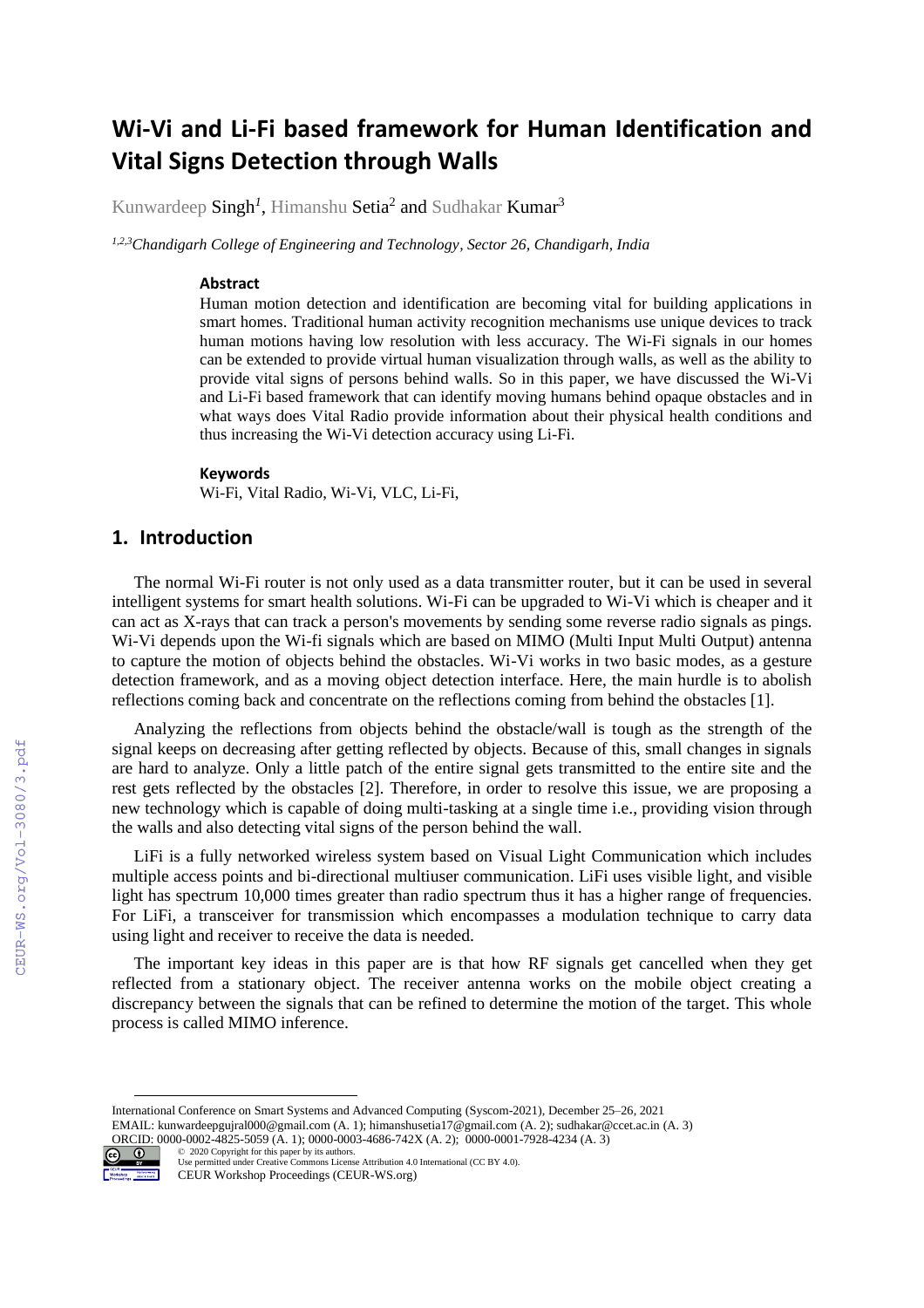Secondly, the Vital-Radio is a wireless device that keeps eye on the heart and breathing rate of a human [3]. It is capable to operate in the presence of multiple people in the room and can detect the breathing and heart rate of each and every person.

For the creation of smart cities, IoT has been originated as a key source. Many theft incidents have been reported in big cities after which IoT came into the picture. IoT was the major advancement in smart home systems with the help of which we can monitor our home from anywhere around the globe. Using our designed framework, the efficacy of the IoT framework can be escalated substantially.

No doubt we have been surrounded by an enormous amount of data available but to use it in a booming and useful manner so artificial intelligence is the domain which not only made us possible to utilize the data but also to generate references, predictions, models, analysis, stats, probabilities and speculations etc based on data access.

#### **2. Previous Work**

#### **2.1. Ultra-Wideband Systems**

Earlier various attempts have been made in order to develop a system that can provide vision through walls but they include heavy-weight radars and costly material. This system has only been provided to the military for security operations. They are largely focused on simulations. The main problem in these types of systems was the Flash effect which decreases the accuracy of the subject. To eliminate this issue, very short pulses were used of the order of about 1 nanosecond. Also to provide isolation for reflected signals, linear frequency chirp can be used. But all these processes require ultra-wide bands (UWB) which are of the order of 2GHz [1]. Hence due to which its setup becomes heavier and bulkier. Also, this wall sensing technique can be used separately for 1- Dimensional or 2-Dimensional detection. Whereas in our proposed system, it is lighter and very much affordable in price and hence can be used easily.

# **2.2. WISEE**

Presently there are many such devices that can detect human gestures such as commercially available Xbox, or games, etc. Also by using sensors by placing them on the human body or camerabased systems, we can detect human gestures. Some of the recent works operate in the range of 2.4GHz to identify human activities using the Micro-Dopler effect [2]. However, our framework is the most advanced device in this domain which even works in non-line of sight cases without using any device attached to the subject and also effectively works behind the obstacles.

### **2.3. Infrared and Thermal Imaging**

Thermal imaging and infrared imaging have been developed to increase man's capability to see in foggy or smoky areas. In order to detect obstructions in the visible range of their sensors, the system captures thermal power-based signals. Due to the short frequency of this system, we cannot see through opaque obstructions, while the system presented in this paper works at about 12.5 cm [5].

# **2.4. Wi-Vi**

Wi-Vi is a low powered and low-cost device that is accessible to average users. It works with the help of wifi router present in our home as it requires only a few MHz of bandwidth to operate. It performs wall imaging without any other device needed from the other side of the wall and hence extends the human vision beyond the electromagnetic range to allow us in identifying objects in the dark or smoke. However, the displayed results are of low resolution and object detection cannot be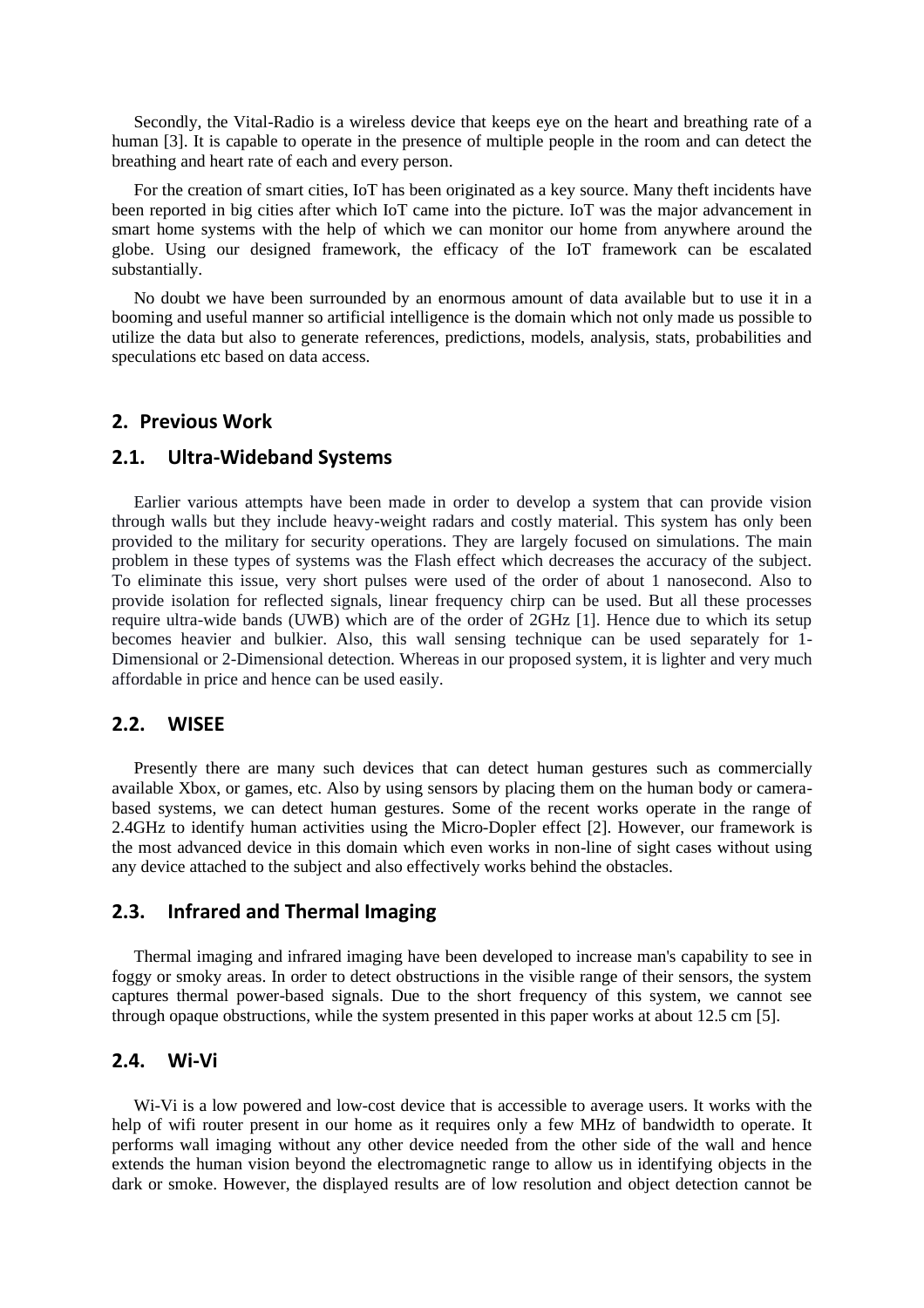achieved if the wall is thicker than 8 inches. Whereas in our framework, providing better resolution and detection of objects can even be done by walls thicker than 8 inches.

### **2.5. Deep learning models**

The deep learning models have been proven to be an efficient response in human-centred computing in fog and mobile edge networks. Some algorithms like fuzzy c-means clustering have also provided support in healthcare in tumor identification methods [10,16]. Also, there are some crowdsourcing methods based on human-centric computing which uses mobile devices that can also be used for the training and testing of these models to give highly accurate results [11].

#### **3. Proposed Framework**

The proposed framework in this paper is collectively a combination of wi-vi, vital radio and li-fi. As the old wi-vi system has some drawbacks, using li-fi along with it can metamorphose it completely. Higher display resolution can be accomplished easily with the data transmitting power of li-fi signals.



**Figure 1**: System Overview

When a Wi-Fi signal is passed through opaque obstacles very few signals pass through the wall and gets reflected by moving object [9]. Also few signals spread evenly in the entire room and get reflected by walls. Because of these reflections, it is difficult to detect minute human gestures. To overcome this issue[4], Wi-Vi uses a MIMO antenna to get accurate results. The whole system including antennas is very economical, effective and uses low bandwidth to operate. Based on the Wi-Vi concept, a device has been developed called Vital-Radio which is used to track and analyze the heartbeat and breathing rate of a human. This device does not need any additional equipment attached to the human body and it even works with multiple persons inside a close room (having good accuracy in 8 metres or less) [3,12,13].

A room having the availability of LED lights or bulbs will act as a source for li-fi, and reflected signals from the objects will provide highly accurate data to the system, which will sync the data collected by wi-vi and vital radio. After analyzing and performing Eigen decomposition on the vectors from data collected by the system, the results will be displayed which will be more accurate than what the single wi-vi system could have provided.

To have smooth functioning of every component of the system, it is necessary to remove the possible shortfalls that might interrupt the whole process. Two important concepts which must be focused on and should be taken care of are the flash effect and nulling.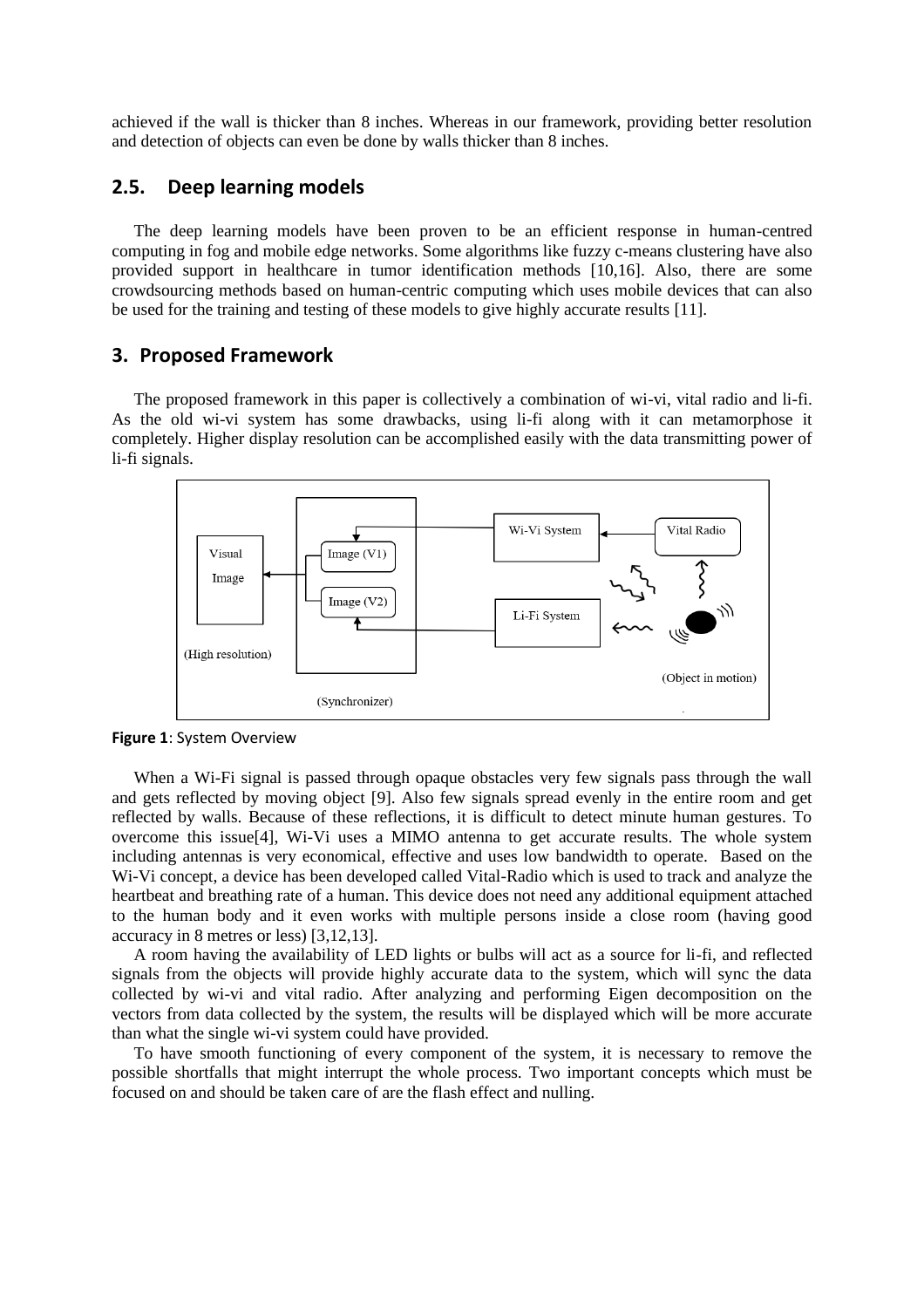# **3.1. Removing Flash-Effect**

Due to continuous reflection from walls and objects, the reflected signal transmitted by the moving object is much stronger than the signal received by the receiver antenna. To resolve this issue Wi-Vi uses interference nulling to increase the sensitivity for the reflections. Also, Wi-Vi uses power boosting the signal so that the reflected signal can provide accurate results.

# **3.2. Nulling**

In earlier systems, to nullify the reflected signal, multiple antenna arrays were used. But in Wi-Vi, antenna arrays are avoided to get a sharper and improved resolution, as a large antenna array with bulkier elements would require MIMO nulling at each of the antenna using the nulling algorithm. So to overcome this, Wi-Vi uses Inverse Synthetic Aperture Radar (ISAR) which has only a single receiving antenna. Using this single antenna, ISAR makes only one movement at a time. When the subject starts moving, ISAR filters the consecutive signals from adjoining positions in the space and hence it calculates the exact location of the person at that present time.



**Figure 2**: ISAR

#### **3.3. Detecting Human Movement and Vital Signs**

Using Wi-Vi, several moving objects /humans can be tracked. To detect human movement, a series of antennas can be tracked, just as with individual humans. However, each human emulates its antenna array. Because Wi-Vi has only one antenna, the received signal can be accessed via the antenna array of the moving person. Furthermore, multiple people increase the noise notably. Wi-Vi uses Smoothed Music Algorithm to avoid this problem. This algorithm calculates a correlation matrix (w x w) on R[n]. The noise is removed and the strongest eigenvectors are maintained by performing eigen-decomposition on R[n] [1]. In this case, this corresponds to some moving eigen-vectors and DC values. In the case of vital radio, it uses Wi-Vi to access the physical health of every person in the room and has the capability to record the vital signs of multiple users at a time. Also, the recent advancements in vital radio make use of air pressure around the subject to get more accurate data of his/her health.

# **3.4. Li-Fi (VLC)**

Light Fidelity is a modern-day technology that encompasses a surplus amount of power. Major incentives it offers are reliability which enables interference-free communication, more efficiency, and cheaper. In terms of localization, it is far easier for setting up. Less latency is a key benefit of LiFi thus it can help in AR and VR technologies [7]. It is free from any form of interference thus it is eco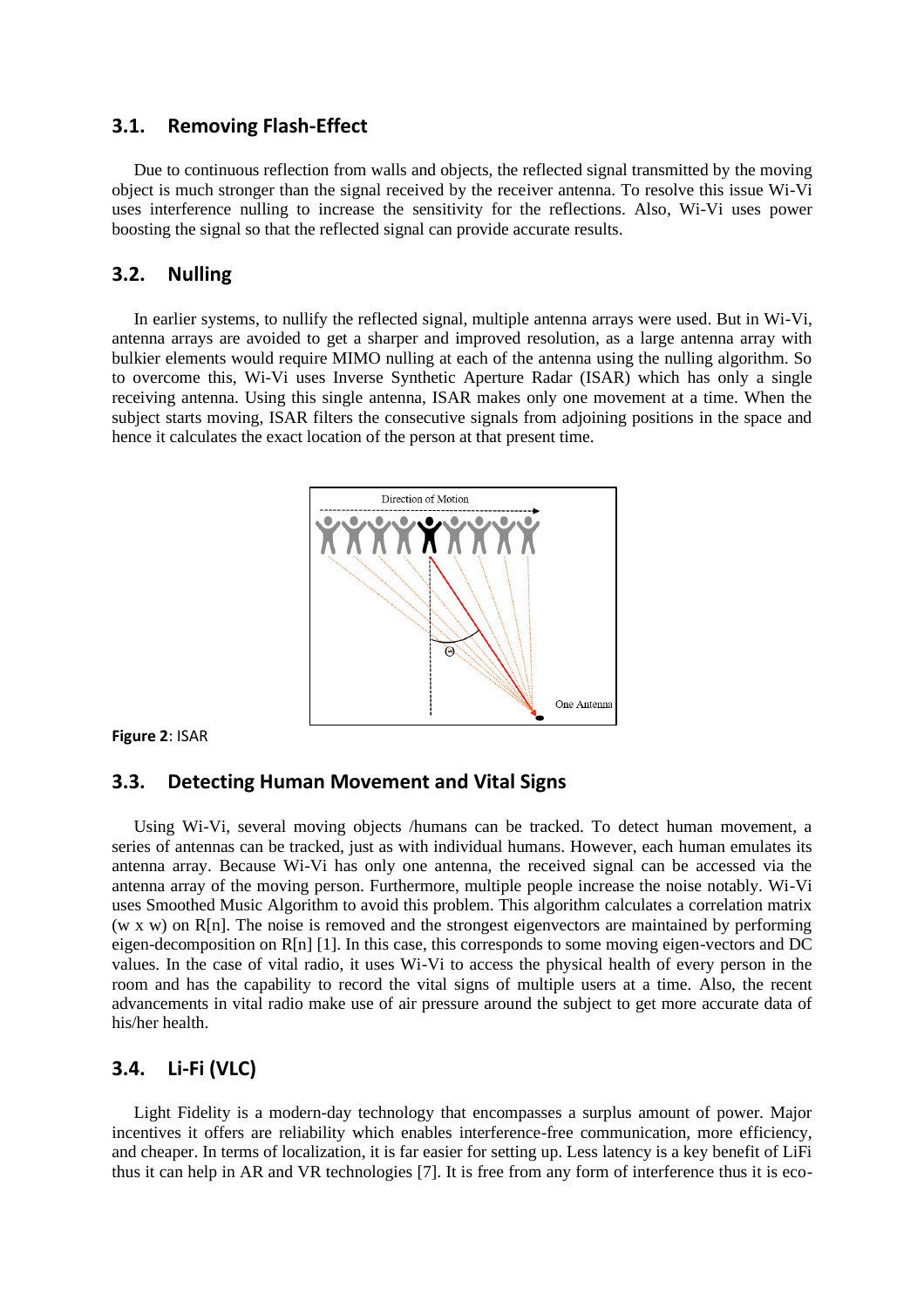friendly. In the case of security, it provides an approach for monitoring and authentication, there are invisible artefacts that block illumination which makes it safe to use [8]. In the viewpoint of demonstration, a small scale LiFi prototype is explained below –



**Figure** 3: Li-Fi Prototype

# **3.4.1. Transmitter**

For data transmission from one end one audio jack of 3.5mm, one DC battery of 9V, one resistor of 100-220ohm, and white coloured Led of 2 watts. An input source will send the audio signal through LED at photodiodes in the solar panel located at the receiver end in the form of an electrical signal.



**Figure** 4: Li-Fi Transmitter and Receiver

# **3.4.2. Receiver**

At the receiving end one solar panel, one audio jack of 3.5mm and a speaker or one device for storing the data transmitted. The next solar panel will detect those electrical signals received from the transmitter and will send signals into the output source (storing device/speaker/amplifier). Thus the data transmission takes place.



**Figure** 5: Li-Fi Receiver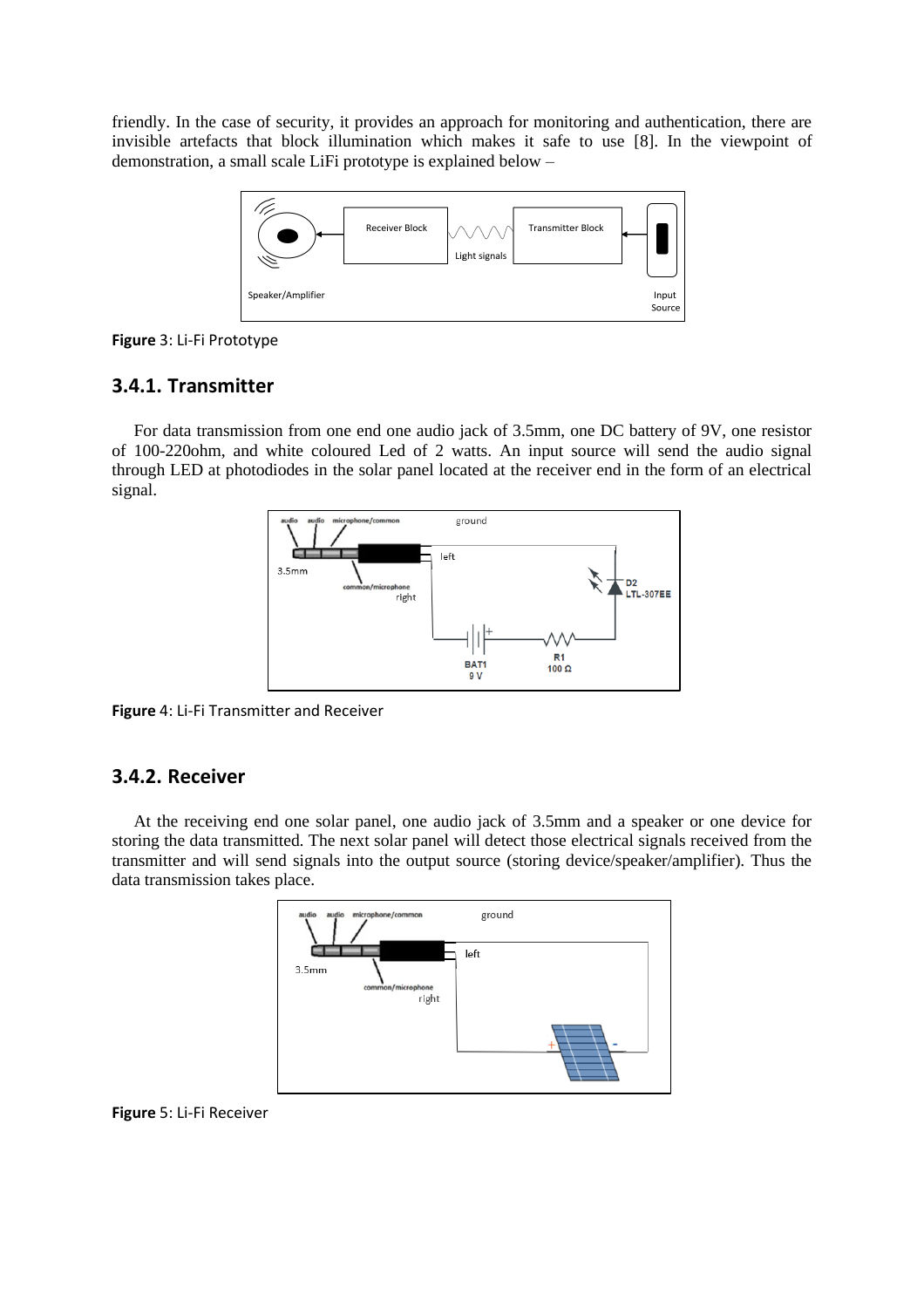# **4. Applications**

#### **4.1. Healthcare**

Assume a case if someone wants to check the heart rate of another person in a different room. Then Wi-Vi and Vital Radio both perform combinational. As explained above, it will analyze two consecutive signals. After this process continues a heart rate pattern can be derived and used for checking health quality.

In the case of Hospitals, nowadays LEDs are used thus using Li-Fi simultaneously with a visual image received from our system, it can give more clarified results to enhance the accuracy of the whole structure.

#### **4.2. Defence**

In the case of Military operations, no doubt Wi-Vi is and will be a mega asset but by using described framework operations can easily be accomplished. Some SSL protocols can also be involved in this framework [14].

#### **4.3. Smart Traffic Management**

For road traffic in tunnels, the proposed framework will give drivers an image of both rear and front view which results in less noise pollution in crowded and over jammed places.

#### **4.4. Smart Homes**

Many theft incidents have been reported in big cities after which IoT came into the picture. Consider a scenario in which a person from his office can have an eye on his residency by viewing visual representation generated by our framework further helpful in thief detection. Therefore elevating the efficiency of IoT [15] based smart home systems.

#### **4.5. Autonomous Cars**

In the case of smart vehicles, our framework will be useful as its data can be collected for training and testing using different algorithms of machine learning resulting in a model which can be used with artificial intelligence for predicting the dense traffic area resulting in to increase in accuracy of autonomous cars [17].

# **5. Conclusion**

Wi-vi, vital radio and li-fi used separately have many drawbacks like resolution, accuracy, etc., but combining them all in one framework can metamorphose their shortfalls. In a room having the availability of an LED light/bulb, the amalgamation of Li-Fi with the other two technologies will boost the precision power of detection and identification of Wi-Vi and Li-Fi based framework's. The framework is very effective in Human-based identification and in the detection of its vital signs having a much higher resolution than each of them when used solitary. Hence this low-cost framework can be used in the public sector and also by the general public for private use.

# **6. Acknowledgements**

We wish to acknowledge the help provided by the technical and support staff of the CCET ACM Student Chapter and the Department of Computer Science & Engineering, CCET(Degree Wing), Chandigarh. We would also like to show our deep appreciation to our supervisors who helped us in the finalization of our research paper.